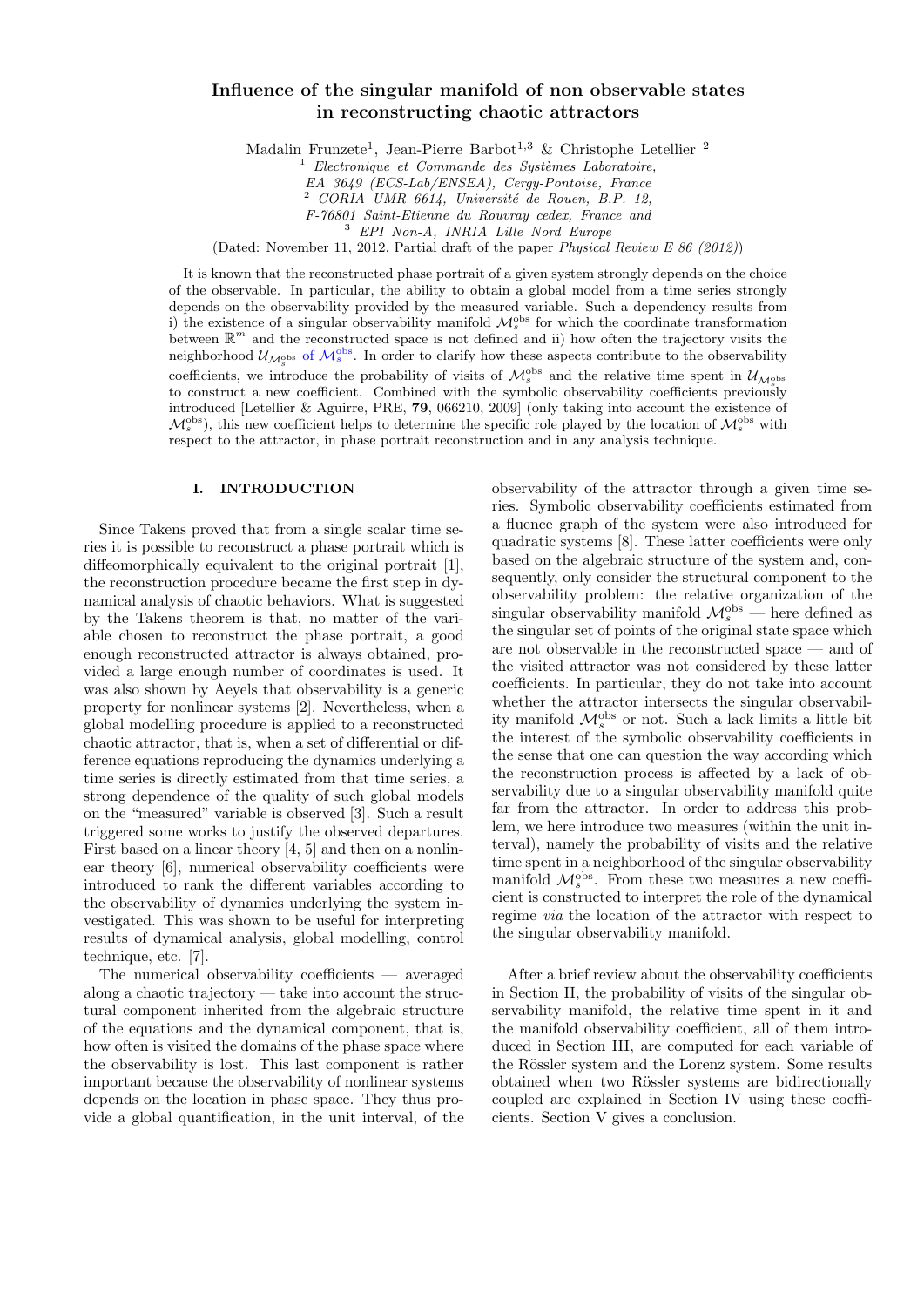## II. OBSERVABILITY COEFFICIENTS

Let us consider the autonomous dynamical system

$$
\begin{cases} \dot{x} = f(x) \\ s = h(x) \end{cases} \tag{1}
$$

where  $\boldsymbol{x} \in \mathbb{R}^m$  is the state vector and  $h : \mathbb{R}^m \to \mathbb{R}$ the measurement function. The state space is therefore here assumed to be m-dimensional. When a phase portrait is reconstructed from a time series, it is commonly believed that, according to the Takens theorem [1], a diffeomorphim between the original space  $\mathbb{R}^m(\boldsymbol{x})$  and the reconstructed space  $\mathbb{R}^d(X)$  can be obtained provided d is large enough. One of the assumptions required by the Takens theorem is that the measurement function h must be generic, a condition not necessarily verified. In practice h is commonly not generic when h only returns one of the system variables. For instance, it has been remarked for a long time that when the Lorenz attractor is reconstructed from variable z, a global diffeomorphism cannot be obtained because the rotation symmetry is lost [9]. In the case of variable  $x$  or  $y$ , the symmetry of the reconstructed attractor is an inversion, and no longer a rotation. As a consequence, none of the three variables corresponds to a generic measurement function. It is thus not guaranteed that a global diffeomorphism exists between the original phase space and the differential embedding induced by the "measured" variable.

A way to take into account the lack of genericity of  $h$  is to consider the observability provided by the "measured" variable s. A possible definition for the observability of an autonomous system is as follows [10].

Definition 1 An autonomous dynamical system (1) is said to be state observable at time  $t_f$  if every initial state  $x(0)$  can be uniquely determined from knowledge of a finite time history of the output  $s(\tau)$ ,  $0 \leq \tau \leq t_f$ .

One way of testing whether the system (1) is observable is to define and verify the rank of the observability matrix  $[11]$ 

$$
\mathcal{O} = \begin{bmatrix} dh(\mathbf{x}) \\ d\mathcal{L}_f h(\mathbf{x}) \\ \vdots \\ d\mathcal{L}_f^j h(\mathbf{x}) \end{bmatrix}
$$
 (2)

where  $\mathcal{L}^k$  is the k<sup>th</sup> order Lie derivative, with  $j \geq m-1$ . The Lie derivative of the ith component of the vector field  $f$  is defined as

$$
\mathcal{L}_{f_i}(\mathbf{x}) = \sum_{k=1}^m f_k \frac{\partial f_i(\mathbf{x})}{\partial x_k} \,. \tag{3}
$$

Higher-order derivatives are given recursively according to

$$
\mathcal{L}_{f_j}^n(\boldsymbol{x}) = \mathcal{L}_{f_i}\left(\mathcal{L}_{f_i}^{n-1}(\boldsymbol{x})\right).
$$
 (4)

**Theorem 1** Dynamical system  $(1)$  is state observable if and only if,  $\exists j \geq m-1$  such that the matrix  $\mathcal{O}_s \in \mathbb{R}^{j \times m}$ is full (column) rank, that is,  $rank(\mathcal{O}_s) = m$  [13].

Remark 1 Observable here should be understood as locally-weakly observable, in contrast to linear system the concept of observable is rarely global for nonlinear systems [12].

Corollary 1 Dynamical system (1) is state observable if and only if the  $m \times m$  dimensional matrix  $\mathcal{O}_s^T \mathcal{O}_s$  is non singular.

For the sake of simplicity, we will limit ourselves to consider the regular local observability matrix  $\mathcal{O}_s$ , that is, to the case where  $j = m - 1$  [13].

Remark 2 If the measurement function is defined by an identity matrix (i.e. all variables are measured), the dynamics is completely observable. The case where more than one variable (but not all) are measured is more difficult to treat  $\lceil 14 \rceil$ . In fact, the key point is to know what measurement functions should be preferred in term of Lie derivatives. Unfortunately, this is strongly system dependent [15–17]. When a single variable is measured, the measurement vector becomes a row vector and is directly responsible for any decrease in observability.

It was shown [6] that the observability matrix  $\mathcal{O}_s$  of a nonlinear system observed using variable s is exactly the Jacobian matrix  $\mathcal{J}_{\Phi_s}$  of the map  $\Phi_s : \mathbb{R}^m(\mathbf{x}) \to \mathbb{R}^m(\mathbf{X})$ between the original phase space  $\mathbb{R}^m(x)$  and the reconstructed space  $\mathbb{R}^m(\mathbf{X})$  where

$$
\boldsymbol{X} = \begin{vmatrix} h(\boldsymbol{x}) \\ \mathcal{L}_f h(\boldsymbol{x}) \\ \vdots \\ \mathcal{L}_f^{m-1} h(\boldsymbol{x}) \end{vmatrix} . \tag{5}
$$

The system is thus fully observable when the determinant Det  $\mathcal{J}_{\Phi}$  never vanishes, that is, when map  $\Phi_{s}$  defines a global diffeomorphism  $(\Phi_s$  musts be also one-to-one, a property observed in most of the cases). It is thus said that the system is "observable" if

$$
rank\left(\mathcal{O}_{s}\right) = m \Leftrightarrow det\left(\mathcal{O}_{s}\right) \neq 0. \tag{6}
$$

The quality of an observable thus depends on the existence of a singular set defined by  $Det(\mathcal{J}_{\Phi_s}) = 0$ , its dimension and its location with respect to the attractor. It is hence helpful to speak in terms of a *degree of observ*ability rather than in terms of a yes-or-no answer, that is, being observable or not.

Let us define the singular observability manifold  $\mathcal{M}_s^{\text{obs}}$ as

$$
\mathcal{M}_s^{\text{obs}} = \{ \boldsymbol{x} \in \mathbb{R}^m \mid \ \det(\mathcal{O}(\boldsymbol{x})) = 0 \}, \tag{7}
$$

that is, as the domain of the state space  $\mathbb{R}^m$  where the regular local observability is lost when measurements s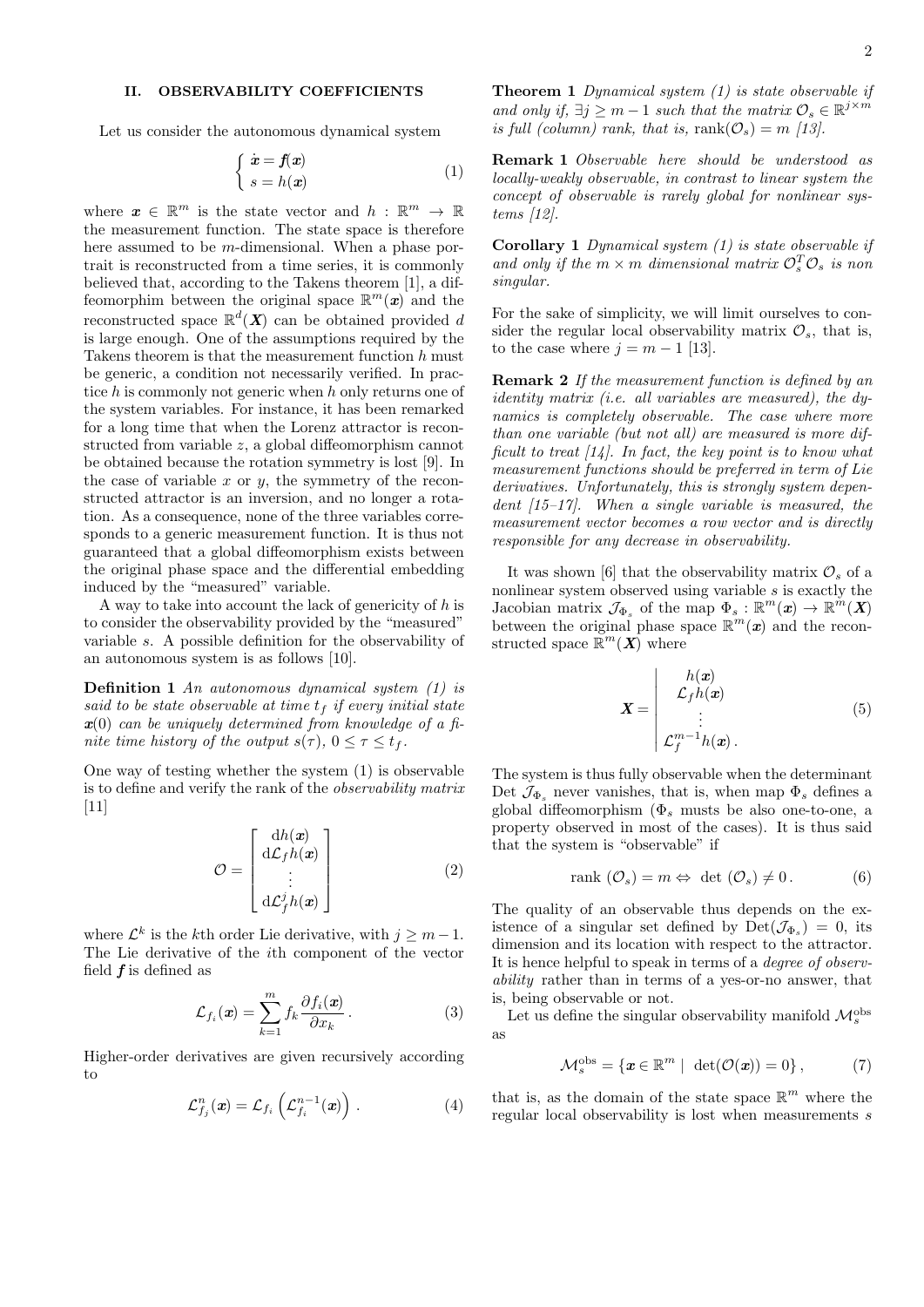are used. Since it has been shown [6] that the observability matrix  $\mathcal{O}_s(\mathbf{x})$  corresponds to the jacobian  $\mathcal{J}_{\Phi_s}$  of the coordinate transformation  $\Phi_s$  between the original space  $\mathbb{R}^m$ (x) and the reconstructed space  $\mathbb{R}^m$ (X), the singular observability manifold therefore represents the set of points of the original phase space  $\mathbb{R}^m(x)$  which cannot be observed in the reconstructed space  $\mathbb{R}^m(X)$ . Consequently, it is important to know whether the attractor  $A \subset \mathbb{R}^m(\mathbf{x})$  intersects the singular observability manifold  $\mathcal{M}_s^{\text{obs}}$ , since only such manifold will not be observable (reconstructed) in  $\mathbb{R}^m$  (**X**).

As detailed in previous works (see [5, 6] among others), it is possible to compute an observability coefficient at each point of the phase space and for each observable. Since depending on the map  $\Phi_s$  which is not too sensitive to parameter changes, the observability properties usually do not depend strongly on the dynamical regime. In fact, the observability as defined in corollary 1 does not depend on the dynamics but rather on the algebraic structure of the couplings between the different variables. In the case of quadratic systems, it was therefore possible to introduce a simple procedure to compute symbolic observability coefficients from the Jacobian matrix of the system under study. The algorithmic procedure to compute these symbolic observability coefficients is detailed in  $[18]$ . For instance, in the example of the Rössler system [19]

$$
\begin{cases}\n\dot{x} = -y - z \\
\dot{y} = x + ay \\
\dot{z} = b + z(x - c),\n\end{cases}
$$
\n(8)

the symbolic observability coefficient are  $\eta_x^{\rm R} = 0.92$ ,  $\eta_y^{\rm R} =$ 1.00, and  $\eta_z^{\rm R} = 0.44$ . In the case of the Lorenz system [20]

$$
\begin{cases}\n\dot{x} = \sigma(y - x) \\
\dot{y} = Rx + y - xz \\
\dot{x} = -bz + xy,\n\end{cases} \tag{9}
$$

the symbolic observability coefficients were found to be  $\eta_x^{\rm L} = 0.89, \eta_y^{\rm L} = 0.29, \text{ and } \eta_z^{\rm L} = 0.40.$  How these departures in the observability coefficients may affect the analysis from a time series is discussed in [7, 18].

The standard definition of observability is a "yes" or "no" measure, that is, this definition only considers whether there is a singular observability manifold or not, as pointed out in [4]. The symbolic coefficients are more powerful because they rank the algebraic complexity of the singular observability manifold, but they do not take into account the location of the singular observability manifold with respect to the attractor. In practice, however, a system may gradually become unobservable as a parameter is varied. Moreover, for nonlinear systems, there are regions in state space that are less observable than others. The degree of observability was thus estimated using "numerical" observability coefficients defined as [5]

$$
\delta(\boldsymbol{x}) = \frac{|\lambda_{\min}[\mathcal{O}_s^T \mathcal{O}_s, \boldsymbol{x}(t)]|}{|\lambda_{\max}[\mathcal{O}_s^T \mathcal{O}_s, \boldsymbol{x}(t)]|},
$$
(10)

where  $\lambda_{\max}[\mathcal{O}_s^T \mathcal{O}_s, \mathbf{x}(t)]$  indicates the maximum eigenvalue of matrix  $\mathcal{O}_s^T \mathcal{O}_s$  estimated at point  $x(t)$  (likewise for  $\lambda_{\min}$  and  $(\cdot)^T$  indicates the transpose. Then  $0 \leq \delta(\mathbf{x}) \leq 1$ , and the lower bound is reached when the system is unobservable at point  $x$ . The "numerical" observability coefficients were calculated along a trajectory embedded (over a time duration  $T$ ) in the attractor and the time averaged coefficient

$$
\underline{\delta} = \frac{1}{T} \sum_{t=0}^{T} \delta \mathbf{x}(t) \tag{11}
$$

were used.

The great advantage of these observability coefficients is that they take into account the algebraic structure of the dynamical system as well as the relative organization of the attractor and the singular observability manifold. Unfortunately, they are not normalized, forbidding to compare variables measured in different systems. Such a weakness motivated the introduction of the symoblic observability coefficients. To have at our disposal normalized coefficients taking into account the relative organization between the attractor  $A$  and  $\mathcal{M}_s^{\text{obs}}$ , we thus introduce now two measures to adjoint to the symbolic observability coefficients.

## III. INFLUENCE OF THE SINGULAR OBSERVABILITY MANIFOLD

#### A. Some definitions

The symbolic observability coefficients do not take into account the location of the observability manifold  $\mathcal{M}_s^{\rm obs}$ with respect to the attractor  $A \subset \mathbb{R}^m(\mathbf{x})$ . The objective is here to define a neighborhood  $\mathcal{U}_{\mathcal{M}^{\rm obs}_s}$  of  $\mathcal{M}^{\rm obs}_s$  and to estimate the probability  $P_{\mathcal{M}^{\text{obs}}_s}$  with which the trajectory visits  $\mathcal{U}_{\mathcal{M}_s^{\text{obs}}}$ . The neighborhood can be defined as

$$
\mathcal{U}_{\mathcal{M}_s^{\text{obs}}} = \left\{ (x, y, z) \in \mathbb{R}^3 \mid |\text{Det } \mathcal{J}_{\Phi_s}| < \epsilon \right\} \tag{12}
$$

where

$$
\epsilon = \mu \left[ \text{ Max (Det } \mathcal{J}_{\Phi_s}) - \text{ Min (Det } \mathcal{J}_{\Phi_s}) \right] \tag{13}
$$

with  $\mu = 0.05$ . This latter value is quite arbitrary and we will check that our results are not too dependent on it. Let  $P_{\mathcal{M}_{s}^{\text{obs}}}$  be the probability for a trajectory  $\{x_n\}_{n=0}^N$ of measured points to be in the neighborhood  $\mathcal{U}_{\mathcal{M}_s^{\text{obs}}}$  of the singular observability manifold  $\mathcal{M}_s^{\text{obs}}$ , that is, the probability for a point of the attractor  $A$  to be associated with

$$
|\text{ Det } \mathcal{J}_{\Phi_s}| < \epsilon. \tag{14}
$$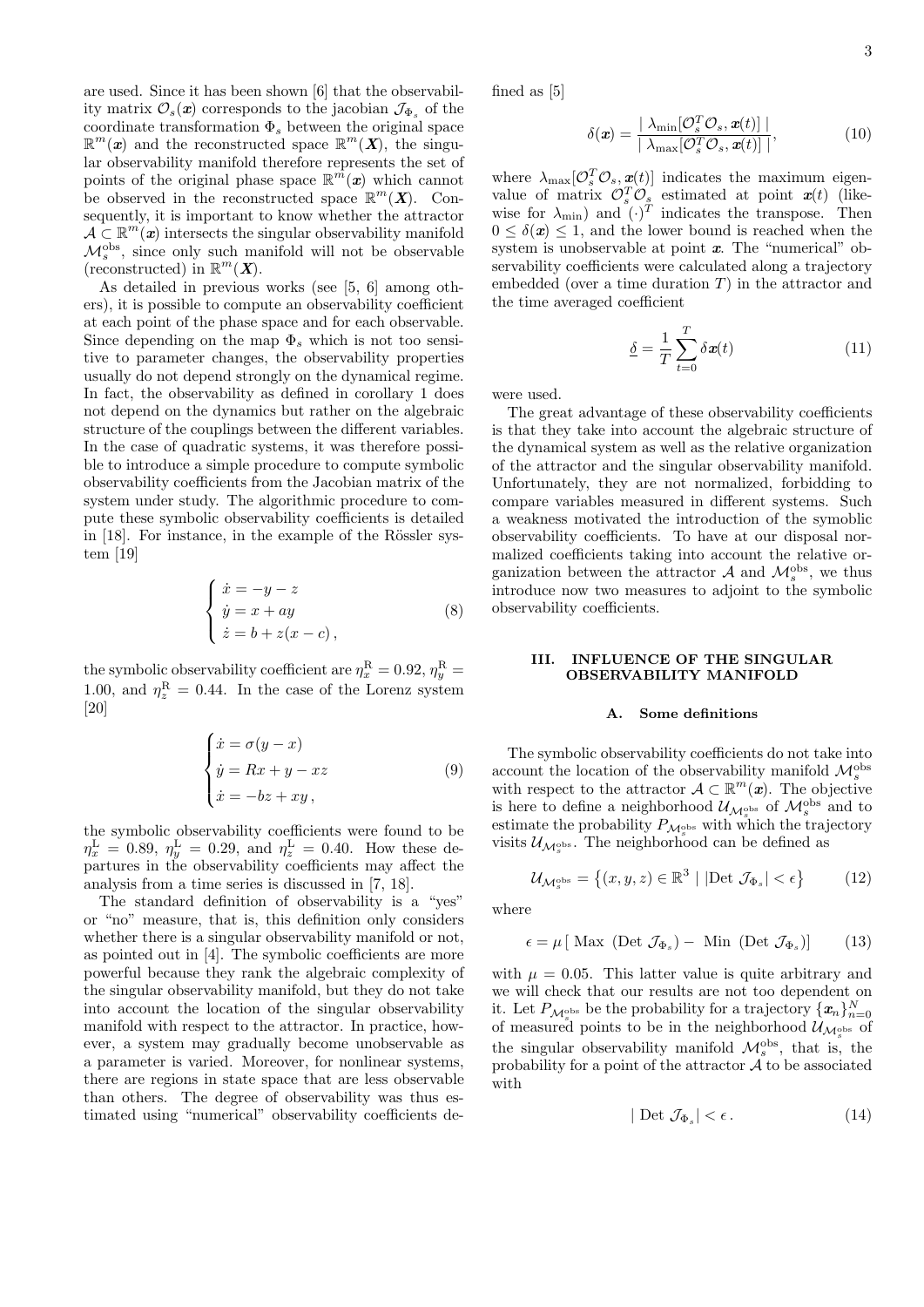When the probability to have points  $\mathbf{x} \in \mathcal{A} \bigcap \mathcal{M}_s^{\text{obs}}$  increases the number of points for which the original dynamics is not observable increases. We thus consider that the ability of the reconstructed attractor to provide a safe representation of the original phase portrait decreases. From that point of view, the ability to distinguish different states of the system in the reconstructed attractor decreases and  $P_{\mathcal{M}^{\text{obs}}_{\alpha}}$  can be considered as a measure of that ability. This probability not only takes into account the geometry of the attractor  $A$  with respect to the singular observability manifold  $\mathcal{M}_s^{\text{obs}}$  but also the dynamics with which the attractor is visited since the "measured" points are distributed over the attractor with respect to the vector field. In other words, the measured points are not uniformely (geometrically speaking) distributed over the attractor.

A second ingredient important to estimate the impact the lack of observability may have on our ability to safely reconstruct a phase portrait from some measurements s is the time spent in the neighborhood of the singular observability manifold  $\mathcal{U}_{\mathcal{M}_s^{\text{obs}}}$ . Indeed, a long time interval spent in such a neighborhood will be more difficult to manage than a short time interval. In control system theory, it is well known that it is more difficult to observe a system spending quite rare long time duration in the neighborhood of  $\mathcal{M}_s^{\text{obs}}$  than a system spending more frequent short time intervals in  $\mathcal{U}_{\mathcal{M}_s^{\text{obs}}}$ . This is due to the fact that for long time interval spent in  $\mathcal{U}_{\mathcal{M}_s^{\text{obs}}}$  the observer must be transformed into an estimator (when the system is non observable, a model of that system must be used [21]). Such estimators are known to be quite sensitive to the model approximation, mainly because there is no term to correct the estimations (see [22] for an experimental example).

In order to evaluate damages actually caused by the singular observability manifold, we introduce the relative time  $T_{\mathcal{M}_s^{\text{obs}}}$  with which the trajectory remains during a time  $\tilde{T}_{\mathcal{M}_s^{\text{obs}}}$  in the neighborhood  $\mathcal{U}_{\mathcal{M}_s^{\text{obs}}}$  divided by the pseudo-period  $T_0$  of the system (the mean time interval between two consecutive intersections with a Poincaré section). We have thus

$$
T_{\mathcal{M}_s^{\text{obs}}} = \frac{\tilde{T}_{\mathcal{M}_s^{\text{obs}}}}{T_0} \,. \tag{15}
$$

Such a period can vary from one revolution to the other — this is particularly true for phase non-coherent attractor [23] — and, consequently, the mean value  $T_{\mathcal{M}^{\text{obs}}_{\gamma}}$  will be used. A coefficient taking into account the way the singular observability manifold  $\mathcal{M}_s^{\text{obs}}$  is visited is thus defined according to

$$
\eta_s^{\text{obs}} = \left(1 - \overline{T}_{\mathcal{M}_s^{\text{obs}}}\right) \left(1 - P_{\mathcal{M}_s^{\text{obs}}}\right) \,. \tag{16}
$$

This coefficient is designed as the manifold observability coefficients.

The most convenient situation is when  $\eta_s^{\text{obs}} = 1$ , that is, when the singular observability manifold is never visited by the trajectory  $(P_{\mathcal{M}_s^{\text{obs}}} = 0 \text{ and } T_{\mathcal{M}_s^{\text{obs}}} = 0)$ . The worse situation is obviously when a fixed point  $x_*$  belongs to  $\mathcal{M}_s^{\text{obs}}$  — typically this rarely occurs — or when the smallest velocity  $\boldsymbol{v}(\boldsymbol{x})|_{\boldsymbol{x} \in \mathcal{M}_s^{\text{obs}}}$  is nearly zero: in the latter case,  $\mathcal{A} \cap \mathcal{M}_s^{\text{obs}}$  can be rather small compared to attractor A, but the time the trajectory spents in  $\mathcal{U}_{\mathcal{M}_s^{\text{obs}}}$ is relatively large  $(T_{\mathcal{M}^{\text{obs}}_{s}} \approx 1)$  and, consequently, the dynamics is not observable for significant parts of time, a condition sufficient to damage any analysis of the underlying dynamics.

#### B. Case of the Rössler system

In order to investigate the influence of the singular observability manifolds  $\mathcal{M}_s^{\text{obs}}$  while reconstructing the Rössler attractor  $A$  from a time series  $s$ , let us start with the determinants of the jacobian matrix  $\mathcal{J}_{\Phi_{s}}$  which are

$$
\begin{cases}\n\text{Det } \mathcal{J}_{\Phi_x} = x - (a + c) \\
\text{Det } \mathcal{J}_{\Phi_y} = 1 \\
\text{Det } \mathcal{J}_{\Phi_z} = -z^2,\n\end{cases}
$$
\n(17)

respectively. It was shown [5] that the order of the singularity was correlated to the influence of  $\mathcal{M}_s^{\text{obs}}$  in the reconstruction procedure. Roughly, higher the order of the singularity is, more influent the lack of observability is. This aspect is taken into account by the symbolic observability coefficients. There is therefore no need to consider this aspect in our two new measures. The singular observability manifolds corresponding to the three variables of the Rössler system are

$$
\begin{cases}\n\mathcal{M}_x^{\text{obs}} = \{(x, y, z) \in \mathbb{R}^3 \mid x = a + c\} \\
\mathcal{M}_y^{\text{obs}} = \emptyset \\
\mathcal{M}_z^{\text{obs}} = \{(x, y, z) \in \mathbb{R}^3 \mid z = 0\},\n\end{cases}
$$
\n(18)

respectively. Since the determinant of the jacobian matrix  $\mathcal{J}_{\Phi_{\nu}}$  never vanishes the corresponding singular observability manifold is an empty set. The two others correspond to planes in the state space as shown in Figs. 1. When the Rössler attractor is investigated *via* variable  $x$ , the singular observability manifold is a plane nearly perpendicular to the attractor flow: the mean relative time  $T_{\mathcal{M}_x^{\text{obs}}}$  spent in the neighborhood  $\mathcal{U}_{\mathcal{M}_x^{\text{obs}}}$  is 0.08 s (Fig. 2a), and the influence of  $\mathcal{M}_x^{\text{obs}}$  is rather weak.

The case where the Rössler attractor is observed via variable  $z$  is more interesting. There is no intersection between the Rössler attractor and the singular observability manifold  $\mathcal{M}_z^{\text{obs}}$ . Rigorously, this manifold has no impact on the reconstruction procedure of the Rössler attractor. But in practice, it is known  $[5-7]$  that variable z induces many difficulties to investigate the Rössler dynamics. For such a reason it is necessary to consider an influence domain of the singular observability manifold by considering all points in the neighborhood  $\mathcal{U}_{\mathcal{M}_2^{\rm obs}}$  defined according to Eq. (12). The probability density functions of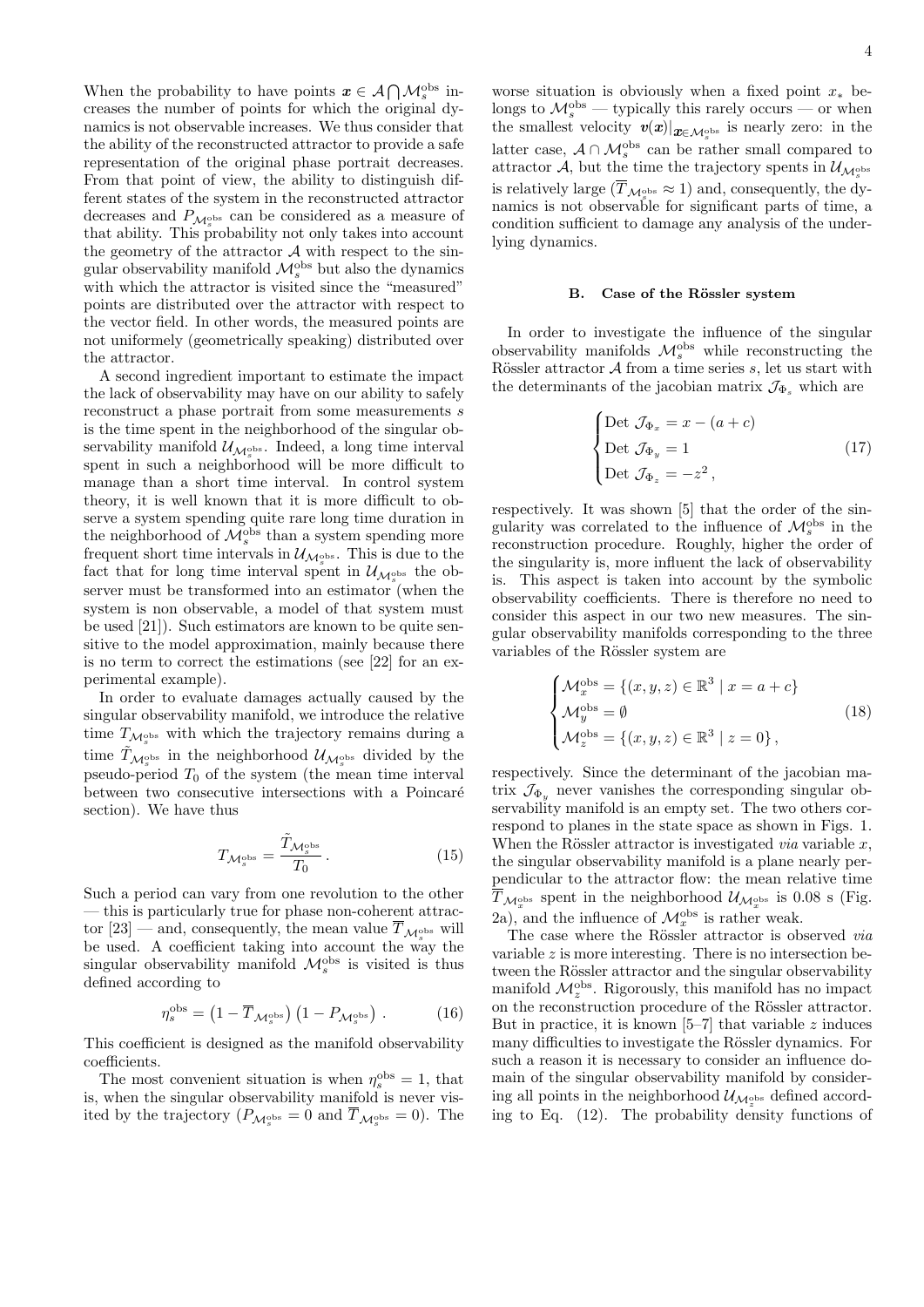

FIG. 1: Chaotic attractor solution to the Rössler system  $(8)$ shown with the singular observability manifold in the cases where  $s = x$  (a) and  $s = z$  (b). Parameter values:  $a = 0.398$ ,  $b=2$  and  $c=4.$ 

Det  $\mathcal{J}_{\Phi_s}$  for the variables x and z of the Rössler system are shown in Fig. 2. The relative time  $T_{\mathcal{M}_2^{\text{obs}}}$  spent in the neighborhood  $\mathcal{U}_{\mathcal{M}^{\text{obs}}_{x}}$  can be quite large (Fig. 3b), since sometimes the trajectory spent almost  $\frac{7}{4}T_0$  in it. Clearly, there are significant parts of the trajectory during which the dynamics is not seen by variable z and this would deeply affect any analysis applied to this variable.

The manifold observability coefficient  $\mathcal{M}_x^{\text{obs}}$  is thus rather large (Fig. 2a) with  $\eta_x^{\mathcal{M}} = 0.86$  ( $P_{\mathcal{M}_x^{\text{obs}}} = 0.07$ and  $T_{\mathcal{M}_{x}^{\text{obs}}} = 0.08$ , in agreement to the common easiness with which dynamical analyses are performed from variable  $x$  of the Rössler system. Contrary to this, the manifold observability coefficient  $\eta_z^{\mathcal{M}}$  is quite small  $(\eta_z^{\mathcal{M}} = 0.10 \text{ with } P_{\mathcal{M}_z^{\text{obs}}} = 0.22 \text{ and } \overline{T}_{\mathcal{M}_z^{\text{obs}}} = 0.88) \text{ (Fig. }$ 2b) due to the long time spent in  $\mathcal{U}_{\mathcal{M}^{\text{obs}}_{z}}$ . As a consequence, the lack of observability induced by variable z of the Rössler system is stronger and much more influent than the lack of observability induced by variable  $x$ . The coefficient  $\eta_x^{\mathcal{M}}$  strongly depends on  $\epsilon$  as reported in Tab. I. Obviously the thickness  $\epsilon$  increases the coefficient  $P_{\mathcal{M}_x^{\text{obs}}}$  and, thus, decreases  $\eta_x^{\mathcal{M}}$ . Since the dependency starts to be damped around  $\mu = 0.05$ , we will retain  $\epsilon$ corresponding to  $\mu = 0.05$  for our analyses.



FIG. 2: Probability density function of Det  $\mathcal{J}_{\Phi_x}$  and Det  $\mathcal{J}_{\Phi_z}$ for a typical trajectory on the chaotic attractor solution to the Rössler system (8). The neighborhoods  $\mathcal{U}_{\mathcal{M}^{\text{obs}}_{s}}$  are represented as hatched domain. Parameter values:  $a = 0.398$ ,  $b = 2$  and  $c=4.$ 



FIG. 3: Probability of duration for visiting the neighborhood of singular observability manifold  $\mathcal{M}_s^{\text{obs}}$ . Case of the Rössler system (8). Parameter values:  $a = 0.398$ ,  $b = 2$ , and  $c = 4$ .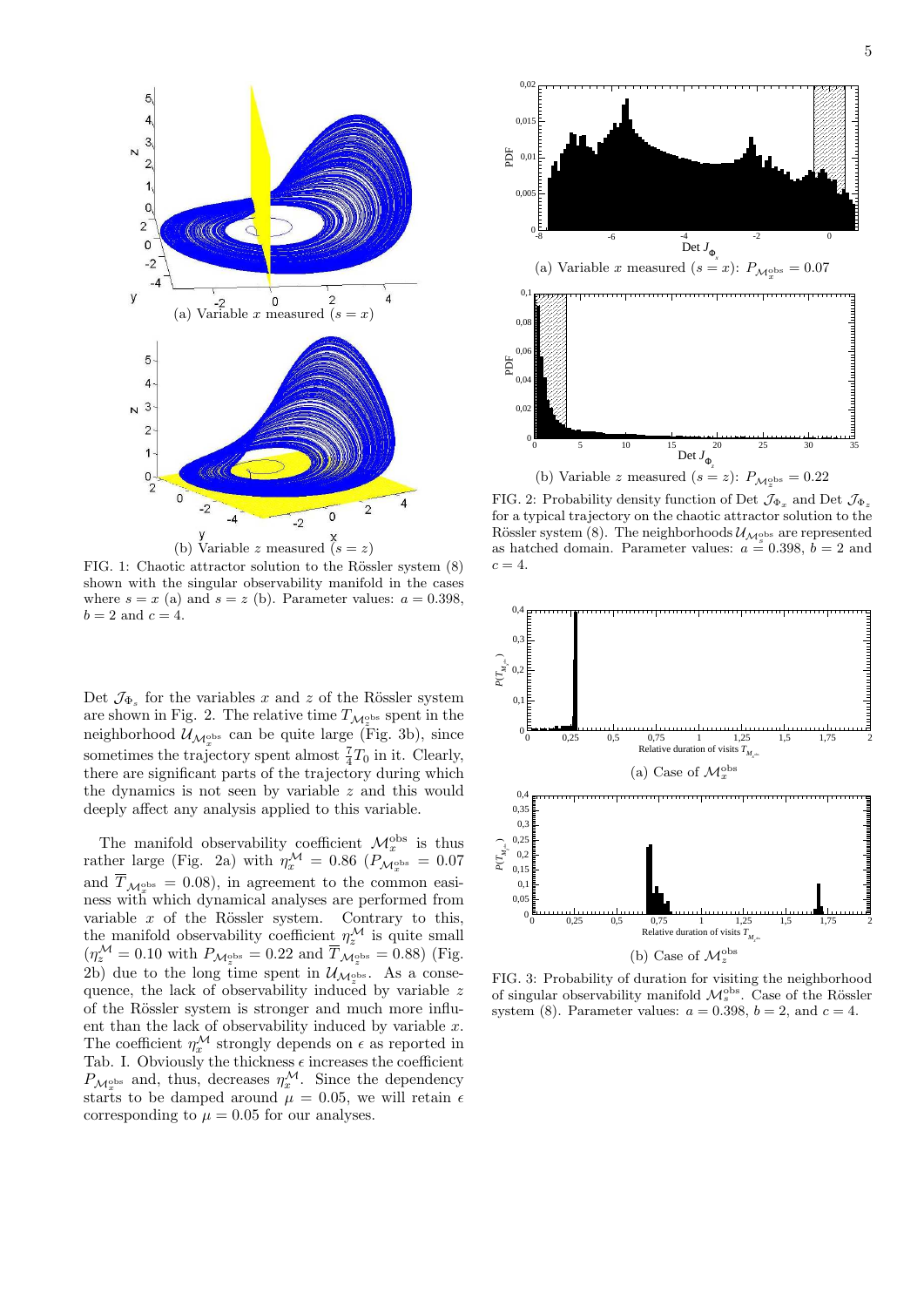TABLE I: Manifold observability coefficient  $\eta_s^{\mathcal{M}}$  for the variables not inducing a full observability. Case of the Rössler system ( $a = 0.398$ ,  $b = 2$  and  $c = 4$ ) and the Lorenz system  $(R = 28, \sigma = 10 \text{ and } b = 8/3).$ 

|       | Rössler                |                        |                        | Lorenz            |                        |  |
|-------|------------------------|------------------------|------------------------|-------------------|------------------------|--|
| $\mu$ | $\eta_x^{\mathcal{M}}$ | $\eta_z^{\mathcal{M}}$ | $\eta_x^{\mathcal{M}}$ | $\eta_u^{\cal M}$ | $\eta_z^{\mathcal{M}}$ |  |
| 0.005 | 0.99                   | 0.45                   | 0.94                   | 0.73              | 0.62                   |  |
| 0.010 | 0.97                   | 0.45                   | 0.88                   | 0.60              | 0.48                   |  |
| 0.020 | 0.94                   | 0.33                   | 0.78                   | 0.34              | 0.41                   |  |
| 0.030 | 0.91                   | 0.26                   | 0.70                   | 0.21              | 0.35                   |  |
| 0.040 | 0.89                   | 0.15                   | 0.63                   | 0.13              | 0.31                   |  |
| 0.050 | 0.86                   | 0.10                   | 0.57                   | 0.10              | 0.28                   |  |

#### C. Case of the Lorenz system

Let us now consider the Lorenz system [20]. The determinants of the jacobian matrices associated with the three different coordinate transformations  $\Phi_s$  (with  $s = x, y, z$  are

$$
\begin{cases}\n\mathcal{J}_{\Phi_x} = -\sigma^2 x \\
\mathcal{J}_{\Phi_x} = R(\sigma y - bx) - \sigma y z + 2x^2 y \\
\mathcal{J}_{\Phi_x} = 2\sigma y^2 + 2x^2 (z - R),\n\end{cases}
$$
\n(19)

respectively. The corresponding probability density functions are shown in Fig. 4. The neighborhood  $\mathcal{U}_{\mathcal{M}\circledcirc}$  is less often visited than the neighborhood  $\mathcal{U}_{\mathcal{M}_{\Psi}^{\text{obs}}}$ , meaning thus that the lack of observability of the Lorenz dynamics will be less influent when variable  $x(P_{\mathcal{M}^{\text{obs}}_{\infty}} = 0.19)$  is measured than when variable  $y(P_{\mathcal{M}_y^{\text{obs}}} = 0.69)$  is measured. The case of variable  $z(P_{\mathcal{M}_z^{\text{obs}}} = 0.40)$  corresponds to an intermediate case. This means that the analyses would be better from variable  $z$  than from variable  $y$ , excepted that all information about the symmetry would be lost in the former case.

The singular observability manifolds  $\mathcal{M}_s^{\text{obs}}$  defined by

$$
\begin{cases}\n\mathcal{M}_x^{\text{obs}} = \left\{ (x, y, z) \in \mathbb{R}^3 \mid -\sigma^2 x = 0 \right\} \\
\mathcal{M}_y^{\text{obs}} = \left\{ (x, y, z) \in \mathbb{R}^3 \mid z = R - \frac{Rbx}{\sigma y} + \frac{2x^2}{\sigma} \right\} \quad (20) \\
\mathcal{M}_z^{\text{obs}} = \left\{ (x, y, z) \in \mathbb{R}^3 \mid z = R - \sigma \left( \frac{y}{x} \right)^2 \right\}\n\end{cases}
$$

are quite complicated as shown in Fig. 5. From these figures, it clearly appears that  $\mathcal{M}_x^{\text{obs}}$  is almost perpendicular to the vector field  $f$  defined by the Lorenz system (9) and has therefore a low influence on the reconstruction procedure (Fig. 5a).  $\mathcal{M}_y^{\text{obs}}$  and  $\mathcal{M}_z^{\text{obs}}$  are both complicated and intersects in different places the Lorenz attractor  $A$  (Figs. 5b and 5c). The probabilities with which the neighborhood  $\mathcal{U}_{\mathcal{M}_s^{\text{obs}}}$  are visited are reported



FIG. 4: Probability density function of Det  $\mathcal{J}_{\Phi_s}$  (with  $s=x$ ,  $y$ , and  $z$ ) for a typical trajectory on the chaotic attractor solution to the Lorenz system (9). The neighborhoods  $\mathcal{U}_{\mathcal{M}^{\text{obs}}_{\text{p}}}\xspace$  are s represented as hatched domain. Parameter values: Parameter values:  $R = 28$ ,  $\sigma = 10$  and  $b = 8/3$ .

in Tab. II with the relative time spent in it. The manifold observability coefficient ( $\eta_x^{\mathcal{M}} = 0.57$ ) for variable x is nearly twice the coefficient for variable  $z (\eta_z^{\mathcal{M}} = 0.28)$ , thus confirming what is commonly observed, that is, it is easier to get a global model from variable  $x$  than from variable z. Our coefficients  $\eta_s^{\mathcal{M}}$  thus explain well the observability coefficients obtained and why variable  $x$  is definitely the best variable for investigating the Lorenz dynamics. These manifold observability coefficients also explain why the Lorenz dynamics is rather more difficult to reliably investigate than the Rössler dynamics investigated from variable  $y$  or from variable  $x$ .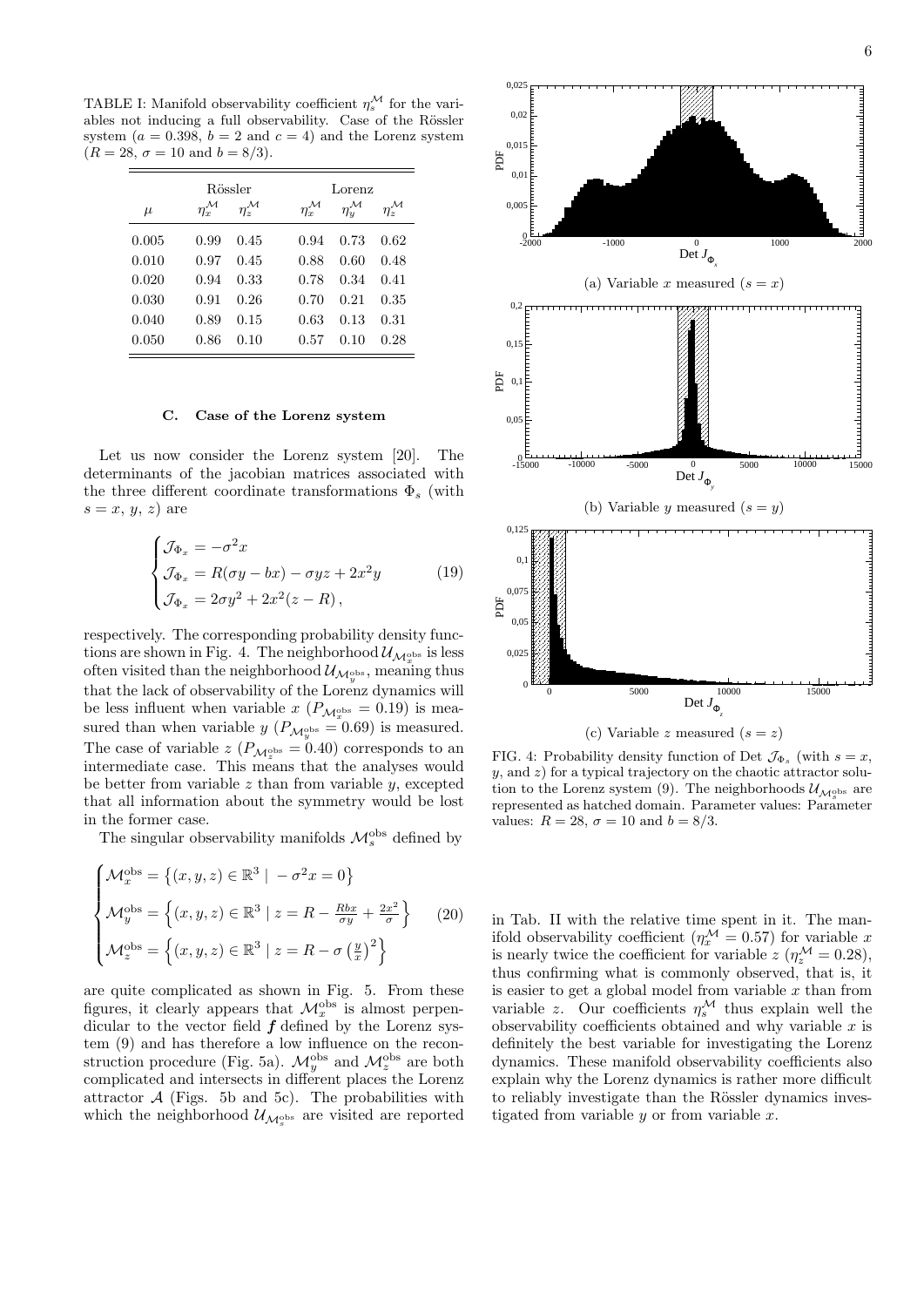TABLE II: Probability of visits of the singular observability manifolds  $\mathcal{M}_s^{\text{obs}}$ , the time spent in the corresponding neighorhoods and the manifold observability coefficients  $\eta_s^{\mathcal{M}}$  for the Rössler and the Lorenz systems.

|                |                  | $s$ $P_{\mathcal{M}_s^{\text{obs}}}$ $\overline{T}_{\mathcal{M}_s^{\text{obs}}}$ |      | $\eta_s^{\mathcal{M}}$ |
|----------------|------------------|----------------------------------------------------------------------------------|------|------------------------|
| Rössler system | $\boldsymbol{x}$ | 0.07                                                                             | 0.08 | 0.86                   |
|                | $\tilde{z}$      | 0.22                                                                             | 0.88 | 0.10                   |
| Lorenz system  | $\boldsymbol{x}$ | 0.19                                                                             | 0.30 | 0.57                   |
|                | $\boldsymbol{u}$ | 0.69                                                                             | 0.69 | 0.10                   |
|                | $\tilde{z}$      | 0.31                                                                             | 0.59 | 0.28                   |



FIG. 5: Chaotic attractor solution to the Lorenz system (9) and the singular observability manifolds  $\mathcal{M}_s^{\text{obs}}$  for each of the variables. Parameter values:  $R = 28$ ,  $\sigma = 10$ , and  $b = 8/3$ .

## IV. SINGULAR OBSERVABILITY MANIFOLD AND SYNCHRONIZATION

The interplay between observability and synchronization was recently shown for bidirectional coupling between two nearly identical systems [18]: the range of values of the coupling parameter for which complete and/or phase synchronization can be obtained is the largest when the systems are coupled *via* a variable providing a good observability as shown, for instance, in the case of two Rössler systems bidirectionaly coupled

$$
\begin{cases}\n\dot{x}_{1,2} = \omega_{1,2} \left[ -y_{1,2} - z_{1,2} \right] + \rho_x (x_{2,1} - x_{1,2}) \\
\dot{y}_{1,2} = \omega_{1,2} \left[ x_{1,2} + ay_{1,2} \right] + \rho_y (y_{2,1} - y_{1,2}) \\
\dot{z}_{1,2} = \omega_{1,2} \left[ b + z_{1,2} (x_{1,2} - c) \right] + \rho_z (z_{2,1} - z_{1,2}),\n\end{cases}
$$
\n(21)

where  $\delta \omega = \omega_1 - \omega_2 = 0.04$  is a slight detuning between the two Rössler systems (Fig.  $6$ ).



FIG. 6: Critical coupling curves that correspond to the onset of synchronization (synchronization curve) and the ejection of the trajectory to infinity (ejection curve), respectively. Below the synchronization curve, the average distance between points and the first bisecting line of plane  $y_1-y_2$  is greater than 0.1. Case of the Rössler system,  $b = 2$ ,  $c = 4$  and  $\delta \omega = 0.04$ .

By increasing the value of parameter  $a$  from 0.36 (first limit cycle of the period-doubling cascade) to 0.555 (just before the ejection to infinity that occurs), we observed that the synchronizability between two non-identical Rössler systems depends on the dynamical regime. For the largest a-values, the attractor boundary was very close to the boundary of the attraction basin and it was nearly impossible to get a synchronization without provoking an ejection to infinity as shown by the ejection curve when the two systems are coupled with variable x. For this reason, in the case of variable x, two critical curves were plotted: i) if complete synchronization occurs, we showed the ("synchronization curve") lowest value of the coupling terms  $\rho_0$  for which this happens. On the other hand, ii) if complete synchronization did not happen, we show the ("ejection curve") coupling strength  $\rho_{\infty}$  at which the trajectory was ejected to infinity. This means that, for the particular value of the bifurcation parameter, if  $\rho_x < \rho_\infty$  the coupled system is stable but is not synchronized, and if  $\rho_x \geq \rho_\infty$  the coupled system becomes unstable.

When variable  $x$  was used to couple the two nonidentical Rössler systems, complete synchronization was only obtained over the range  $a \in [0.425; 0.455]$  (Fig. 6). By computing the evolution of the probability of visits  $P_{\mathcal{M}_a^{\text{obs}}}$  versus parameter a, it is remarked that this range x corresponds to the parameter range for which the probability  $P_{\mathcal{M}_x^{\text{obs}}}$  is minimal. Such a feature thus connect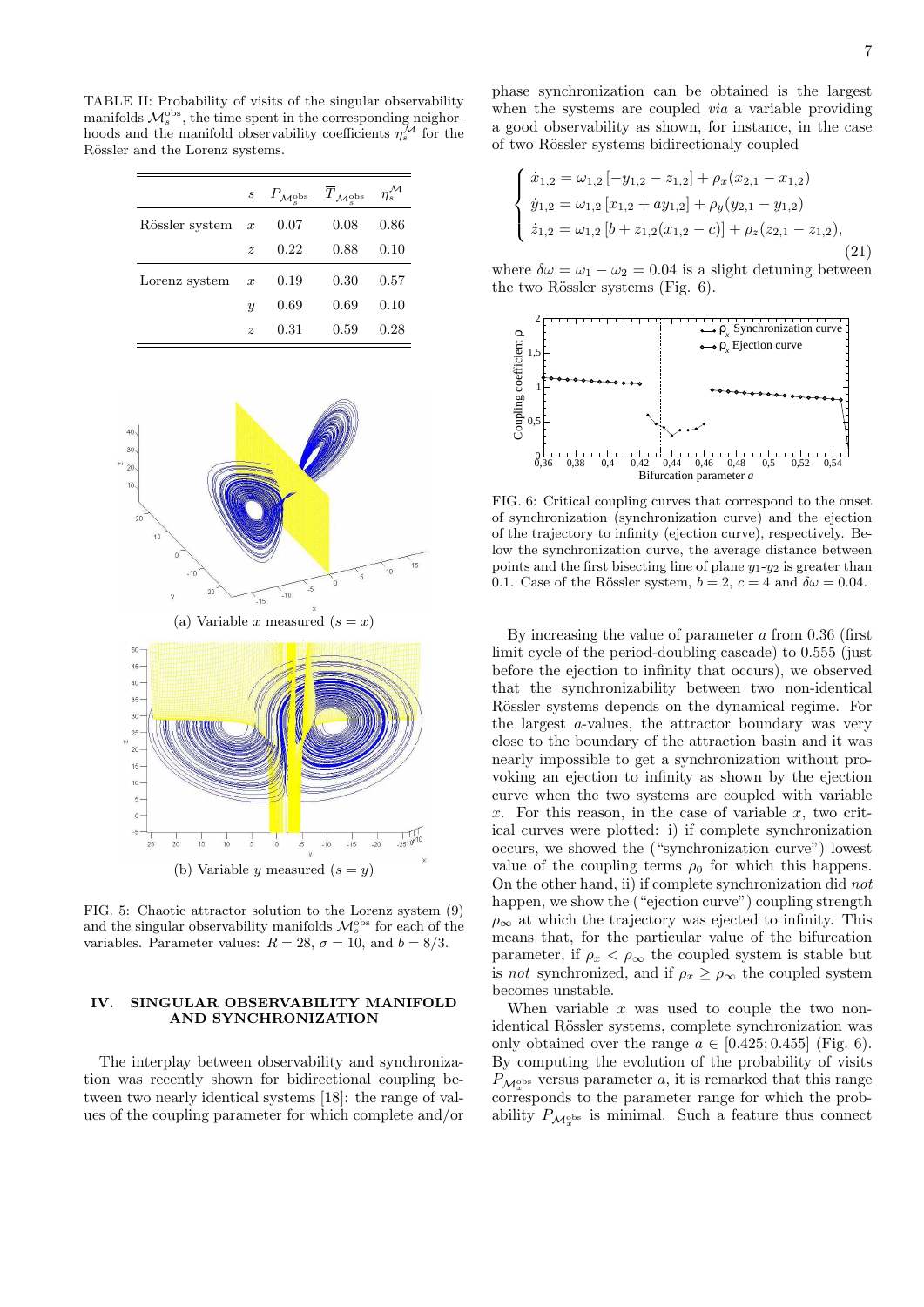the probability of visits of the neighborhood  $\mathcal{U}_{\mathcal{M}_x^{\text{obs}}}$  with the synchronizability. There is no change in the algebraic structure of the Rössler system when parameter  $a$ is varied. Contrary to this, there is a direct influence of a-value on  $P_{\mathcal{M}_{\infty}^{\text{obs}}}$  which is sufficient to explain why complete synchronization is observed in that particular range  $(Fig. 7)$ . With the help of the probability of visits of the neighborhood  $\mathcal{U}_{\mathcal{M}^{\text{obs}}_{x}}$ , we were thus able to confirm the origin of the dynamical contribution to synchronizability mentioned in [18], that is, the role played by the singular observability manifold.



FIG. 7: Evolution of the probability of visits of the singular observability manifold  $\mathcal{M}_x^{\text{obs}}$  versus parameter a of the Rössler system. Other parameter values:  $b = 2$  and  $c = 4$ .

It must be remarked that the probability  $P_{\mathcal{M}_x^{\text{obs}}}$  does not evolve continuously when parameter  $a$  is varied (Fig. 7). This results from the fact that the probability of visits of a Poincaré section of the attractor is not a smooth curve but a rather peaked function, the peaks corresponding to the neighborhood of the periodic points of the last created periodic orbits. Such a probability of visits does not therefore vary in a continuous way when a bifurcation parameter is varied, since it is very sensitive to the orbit involved in the last bifurcation. The last created orbit is the most often visited (see [24] for instance). This is why we fitted a 8th order polynomial to the computed probabilities to exhibit the mean tendency (Fig. 7). Moreover, the relative time  $T_{\mathcal{M}_x^{\text{obs}}}$  spent in the neighborhood  $\mathcal{U}_{\mathcal{M}^{\text{obs}}_{\infty}}$  decreases to 0.05 when a is set to 0.43295, thus contributing to our ability to obtain

a complete synchronization using variable x.

### V. CONCLUSION

Observability coefficients are useful measures to explain why better results are obtained when a dynamical system is investigated from a given variable rather than from another one. They were thus used to rank the variables of a system according to the observability of the attractor they provide. Unfortunately, these coefficients are not normalized and do not allow to compare the variables of a system with those of another system. The symbolic coefficients were thus introduced but they only take into account the algebraic structure of the system considered. In other words, they do not consider the relative organization of the attractor and the singular observability manifold as implicitely considered by the numerical observability coefficients initially introduced. To overcome this difficulty, we introduced two measures easily computed, the probability of visits of the singular observability manifold and the relative time spent in its neighborhood were introduced. We showed that it was thus possible to introduce a manifold observability coefficient which quantifies the contribution of the dynamical regime to the observability coefficients, the algebraic contribution being provided by the symbolic observability coefficients. Two ingredients were used to build these coefficients, the location of the singular observability manifold  $\mathcal{M}_s^{\text{obs}}$  with respect to the attractor and the relative time in the neighborhood of this manifold.

It is therefore now possible to possess normalized coefficients which allow to compare variables from various systems; something which is still not possible to do with the numerical observability coefficients. Moreover, our two measures distinguish accurately what is the origin of the influence of the observability defects on any dynamical analysis. Note that building observability coefficients taking into account symmetry properties as observed in the Lorenz system is still an open problem since none of the coefficients nor the measures introduced in this paper take into account this aspect of the problem.

- [1] F. Takens, Detecting strange attractors in turbulence, Lecture Notes in Mathematics, 898, 366-381, 1981.
- [2] D. AEYELS, Generic observability of differentiable systems, SIAM Journal of Control and Optimization, 19 (5), 595-603, 1981.
- [3] G. GOUESBET & C. LETELLIER, Global vector field reconstruction by using a multivariate polynomial  $L_2$ approximation on nets, Physical Review E, 49 (6), 4955- 4972, 1994.
- [4] L. A. AGUIRRE. Controllability and observability of linear systems: some noninvariant aspects, IEEE Transac-

tions on Education, 38, 33-39, 1995.

- [5] C. LETELLIER  $& L. A.$  AGUIRRE, Investigating nonlinear dynamics from time series: the influence of symmetries and the choice of observables, Chaos, 12, 549-558, 2002.
- [6] C. Letellier, L. A. Aguirre & J. Maquet, Relation between observability and differential embeddings for nonlinear dynamics, Physical Review E, 71, 066213, 2005.
- [7] C. LETELLIER, L. A. AGUIRRE & J. MAQUET, How the choice of the observable may influence the analysis of nonlinear dynamical system, Communications in Nonlinear